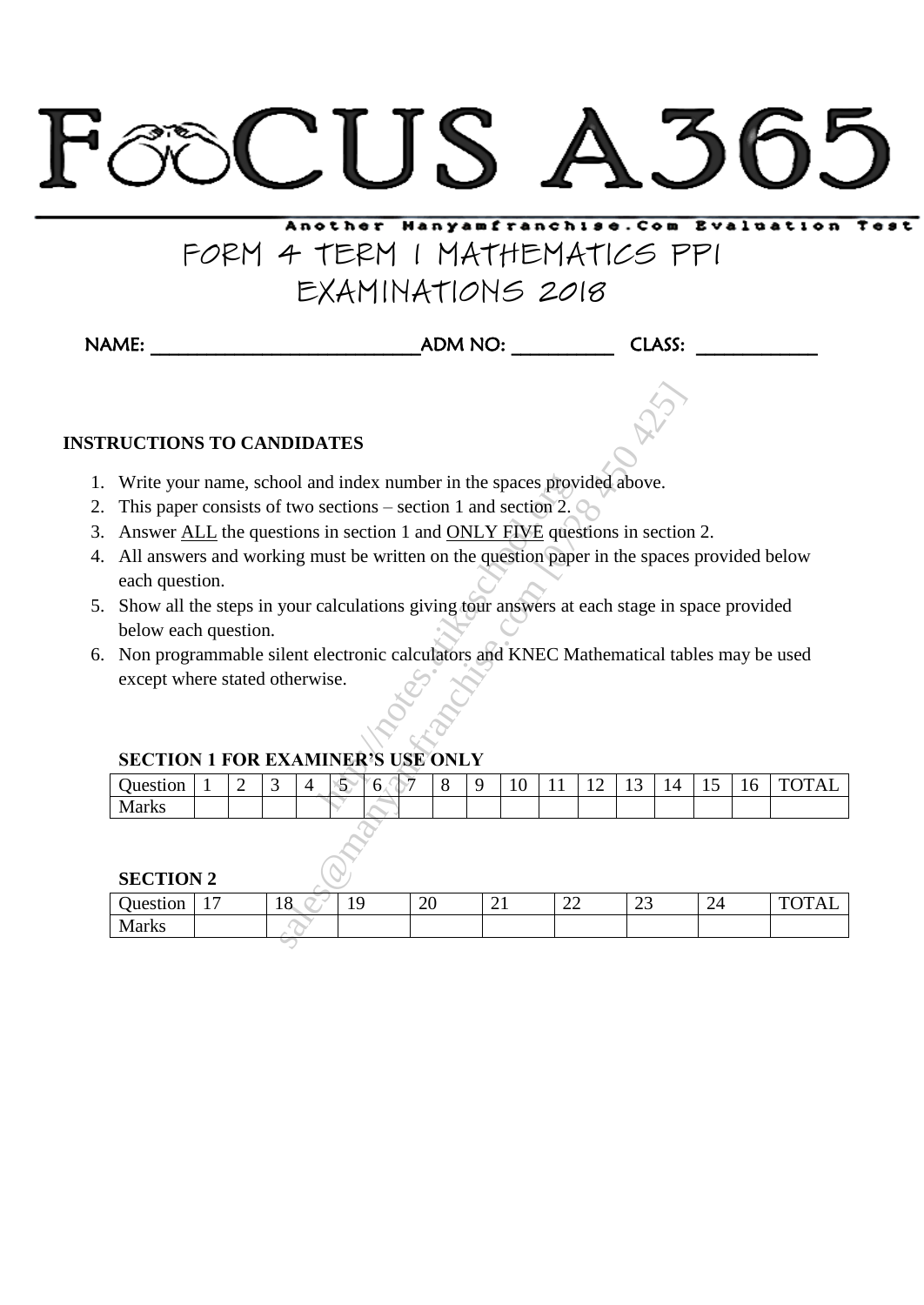#### **SECTION 1 (50MKS) Answer all questions in this section**

1. Solve the inequalities  $\times + 5 < 3 \times +2 \le \times +11$  and state the integral values (3mks)

2. Without using a calculator evaluate,  $\frac{-2(5+3) - 9 \div 3 + 5}{-3X - 5 + -2 X4}$  $-3X-5+2X4$  (3 mks)

3. A lampshade in the shape of an open frustrum of a cone. Its top and bottom diameters are 10cm and 20cm respectively and its height 12cm. find the area of the material used to make the lampshade. (3mks)  $\frac{1}{2}$ <br>
http://notes.atikas.atikas.atikas.atikas.atikas.atikas.atikas.atikas.atikas.atikas.atikas.atikas.atikas.atikas.atikas.atikas.atikas.atikas.atikas.atikas.atikas.atikas.atikas.atikas.atikas.atikas.atikas.atikas.a shape of an open frustrum of a cone. Its top and bottochectively and its height 12cm. find the area of the mate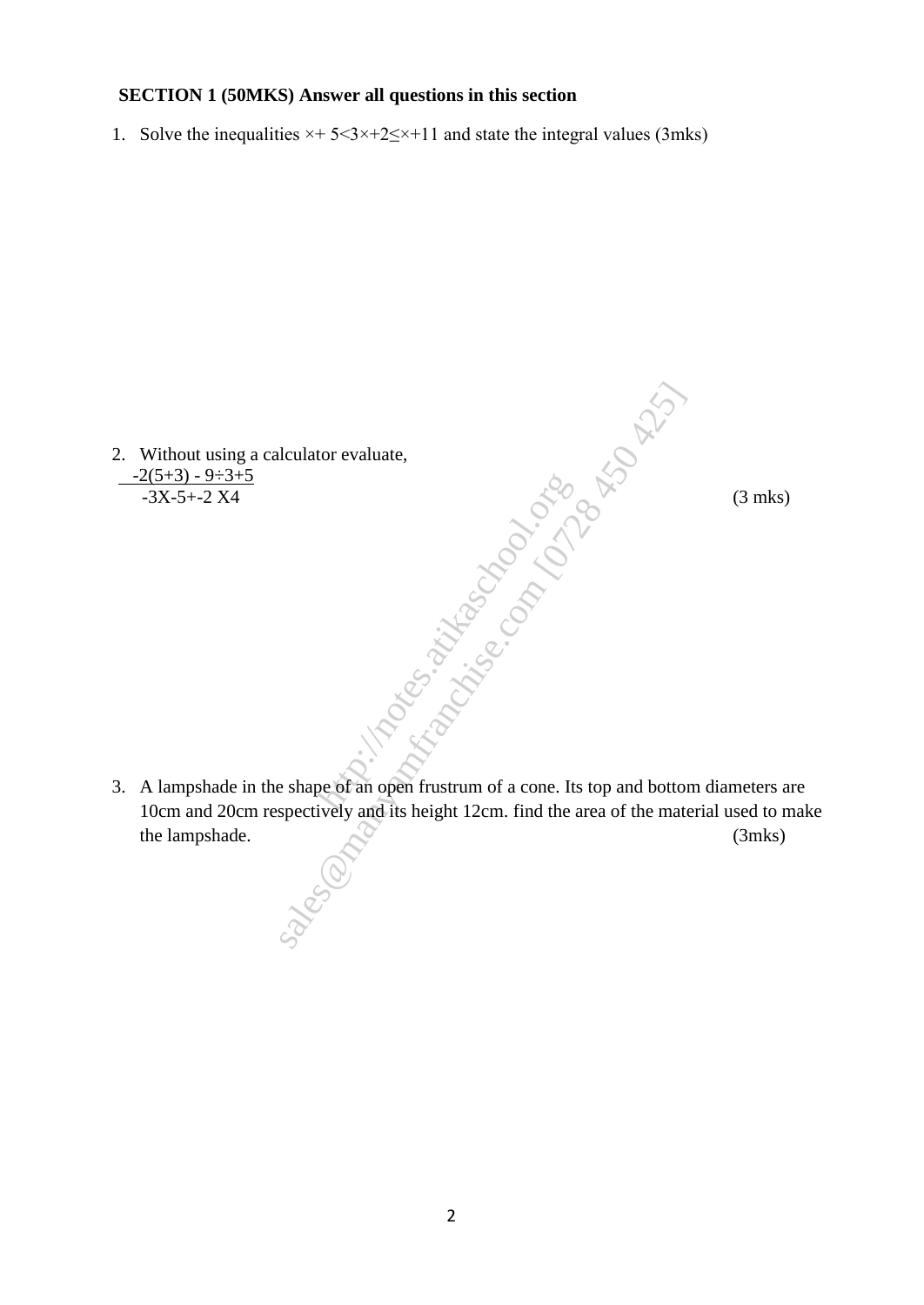4. The straight line passing through the points A(-4,-7)and B(X,Y)is perpendicular to the line whose equation is  $5y=7-3\times$ . Find the equation of line AB. (3mks)

5. Solve for  $\theta$  in the equation 2cos (5  $\theta$  - 20)<sup>0</sup>=1 for -180 $\leq \theta \leq$ 180. (3mks) 6. Simply the expression  $4x^2$  $\perp$  y 2 3mks  $2x^2 - 7xy + 3y^2$ – 7xy + 3y http://notes.atikaschool.org squation  $2\cos(5\theta - 20)^{\theta} = 1$  for  $-180\frac{\epsilon}{\sqrt{6}}\theta \le 180$ .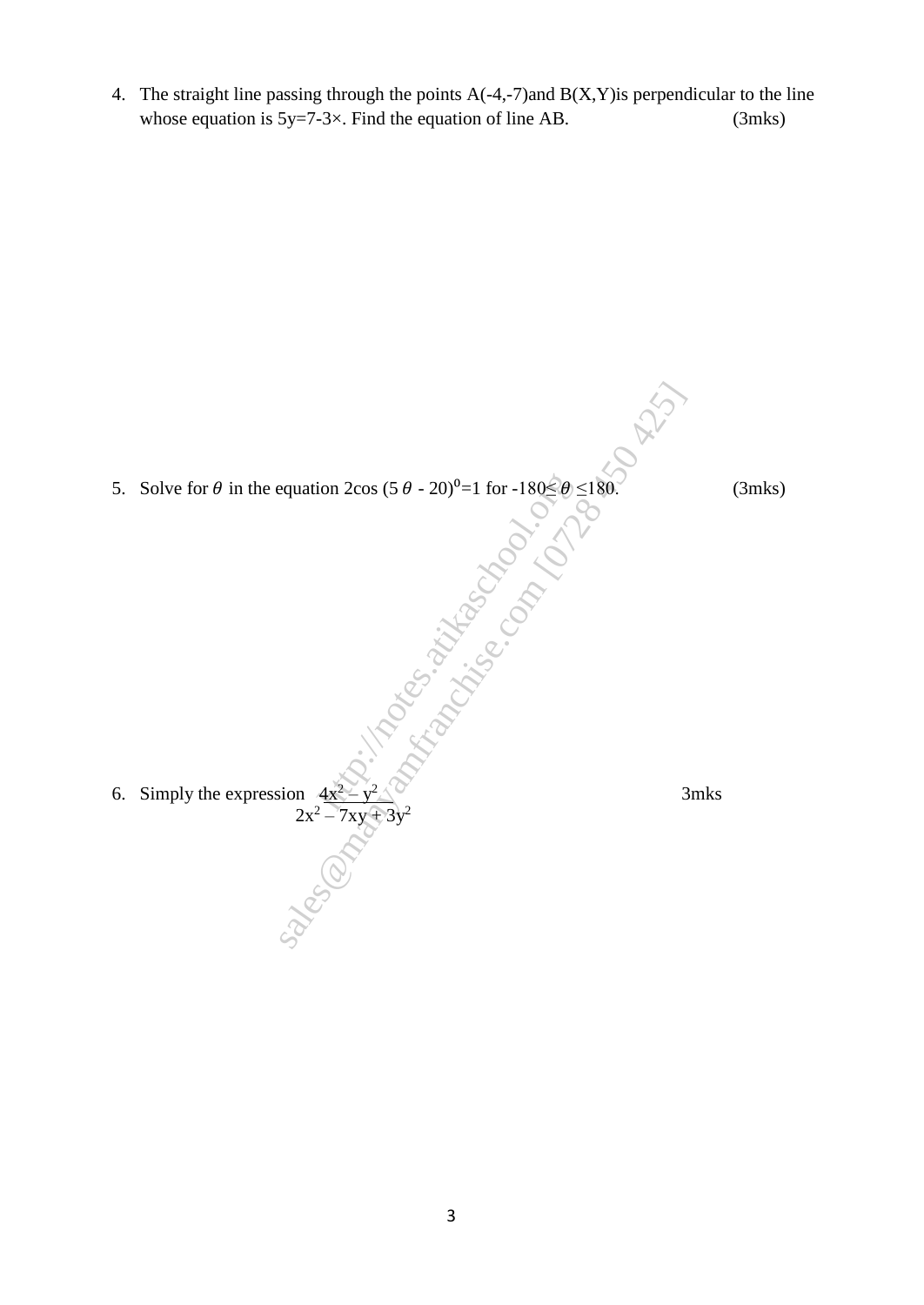7. B is on a bearing of N30<sup>o</sup>E from A and C is due East of B. the distance from A to B is 600km and the distance from B to C is 400km. Calculate the distance from A to C. (3MKS)

- 8. A minor arc of a circle subtends an angle of 105<sup>°</sup> at the centre of a circle. If the radius of the is 8.4 cm, find the length of the major arc. 3mks First explicit of the major arc.<br>
length of the major arc.<br>
length of the major arc.<br>  $\frac{1}{3}$ .<br>
So the polygon have?<br>
has an interior angle of 150<sup>0</sup> and a side of length 10cm<br>
les does the polygon have?<br>  $\frac{1}{3}$ .
- 9. A regular polygon has an interior angle of  $150<sup>0</sup>$  and a side of length 10cm. http://www.com/solid<br>http://www.com/solid<br>pes the polygon have?<br>com/solid a side of 150<sup>0</sup> and a side of 150<sup>0</sup> and a side of 150<sup>0</sup> and a side of 150<sup>0</sup> and a side of 150<sup>0</sup> and a side of 150<sup>0</sup> and a side of 150<sup>0</sup> and a
	- a. How many sides does the polygon have? (1mk)  $\bigotimes$

b. Find the area of the polygon. (2mks)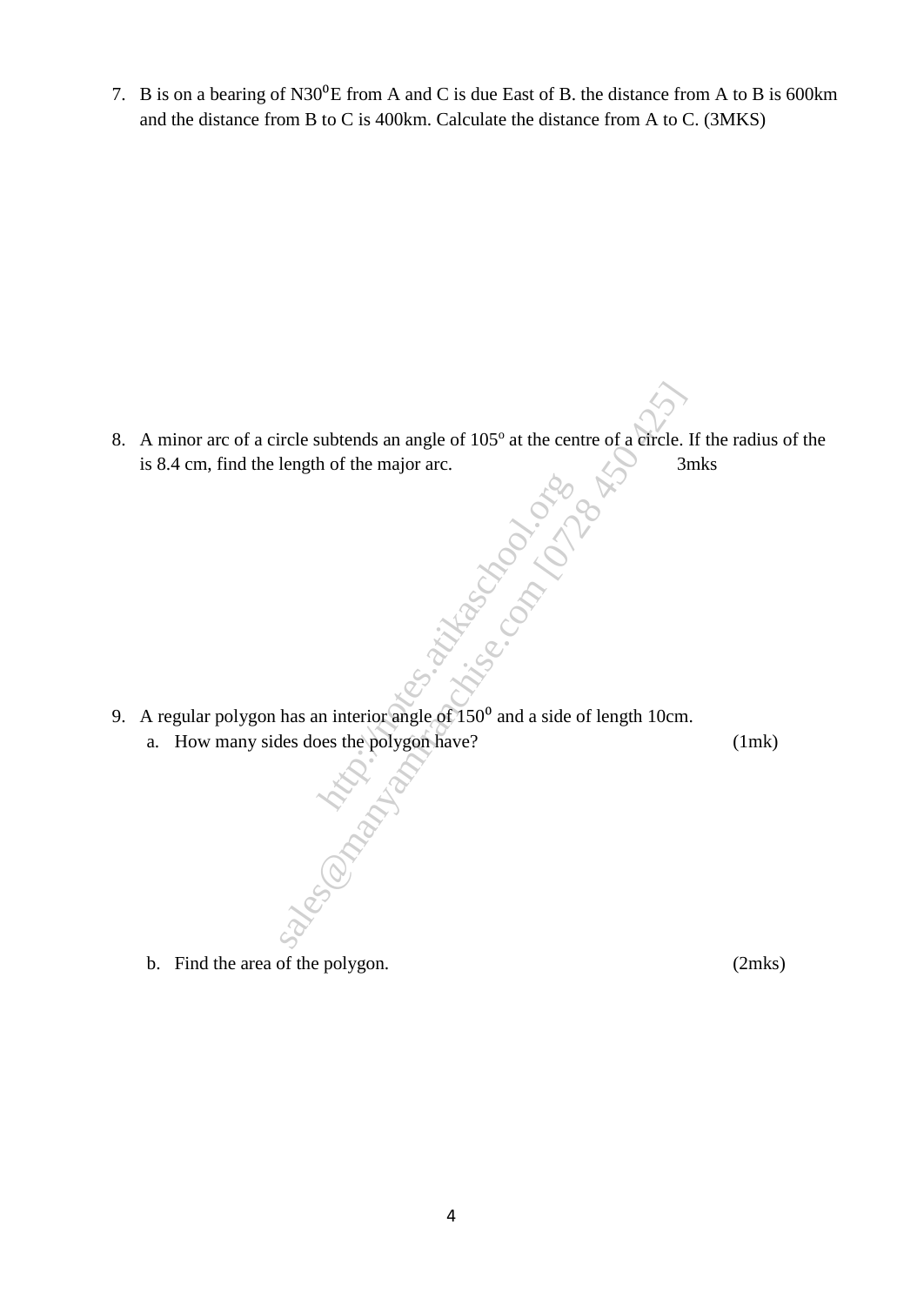10. A cockroach followed the following vector paths (2mks)  $a =$   $\binom{2}{x}$ 1)  $b=$   $({}^724)$   $c=({}^{15}$  $c=(15)$  what is: a) ,its final position from the starting point (1mk)

b) its distance from the starting point (1mk)

- 11. Solve the simultaneous equations (3mks)  $XY=4$ equations (3mks)<br>equations (3mks)<br>contractors.com<br>bought goods from Japan worth 2.
	- $X+Y=5$
- 12. A Kenyan businessman bought goods from Japan worth 2, 950 000 Japanese yen. On arrival in Kenya custom duty of 20% was charged on the value of the goods. sales equations (3mks)<br>
sales equations (3mks)<br>
sales equations (3mks)<br>
sales were as follows<br>
sales were as follows<br>
16 Mapanese Yen<br>
176 Kenya shillings<br>
paid in Kenya shillings<br>
Compares of the goods.<br>
(2028 Was charge
	- If the exchange rates were as follows
		- 1 US dollar = 118 Japanese Yen
		- 1 US dollar  $= 76$  Kenya shillings

Calculate the duty paid in Kenya shillings (3 marks)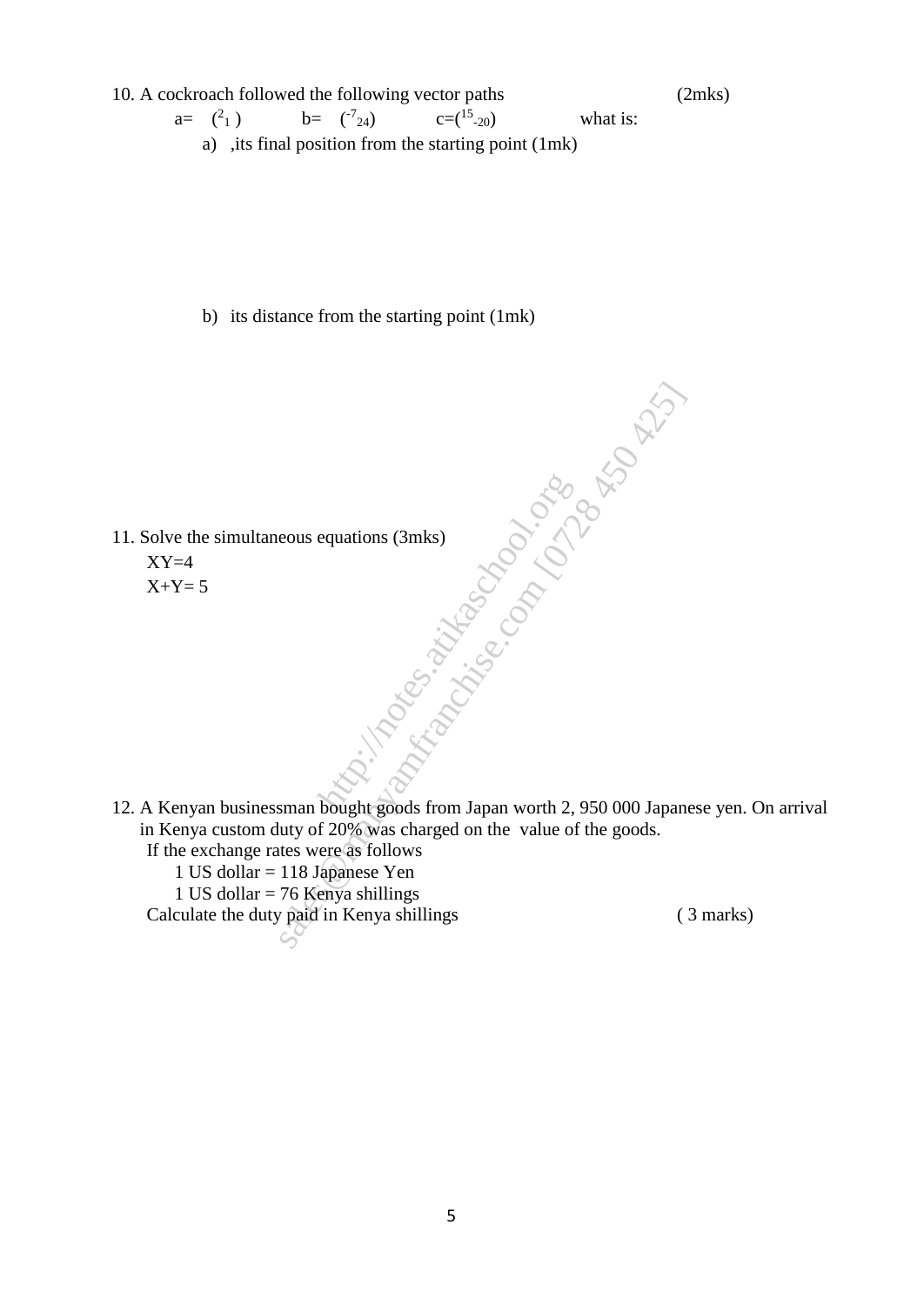13. The marks scored by a group of students in a test were recorded as shown in the table below.

| <b>Marks</b> | 30-34 | 35-39 | 40-44 | 45<br>5-49                                 | 50-54 | 55-59 | 60-64 |
|--------------|-------|-------|-------|--------------------------------------------|-------|-------|-------|
| No of        | ັ     |       | ~     | 1 <sub>0</sub><br>$\overline{\phantom{0}}$ | O     |       | −     |
| students     |       |       |       |                                            |       |       |       |

On the grid provided and on the same axes represent the above data using:

a. A histogram (4mks)



b. A frequency polygon (1mk)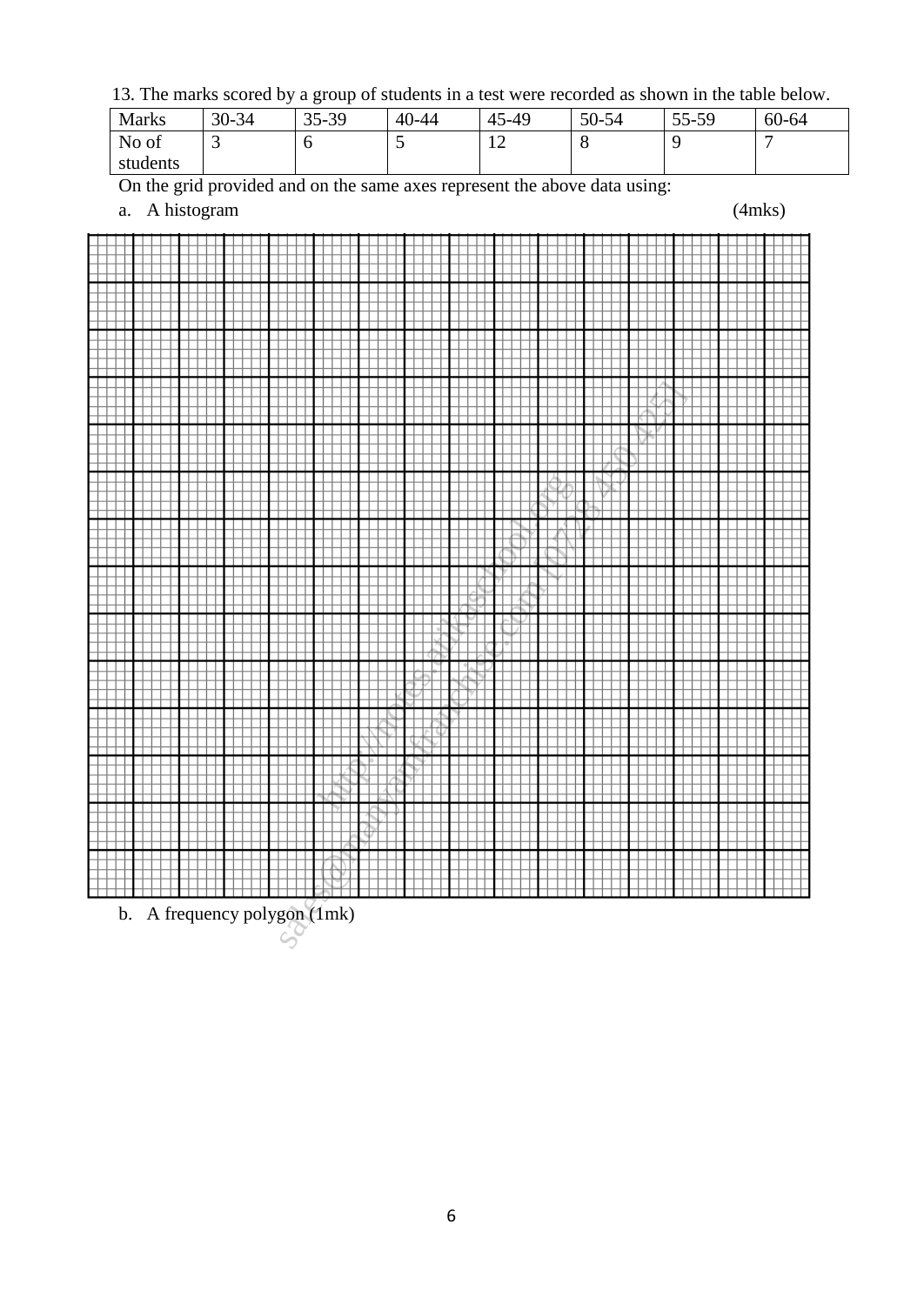14. A test tube is made up of a hemispherical bottom and the cylindrical stem, both of internal radius 0.7cm. calculate the capacity of the test tube given that its height is 12cm (3mks)

- 15. A salesman is paid a salary of Ksh 15375 per month. He also gets a commission of  $4\frac{1}{2}\%$ on the amount of money he makes from his sale. In a certain month he earned a total of Ksh 28875. Calculate the value of his sales that month  $\mathcal{P}$  (3mks) (3mks) Example 18 a salary of Ksh 15375 per month. He also gets a communely he makes from his sale. In a certain month he ear<br>
he value of his sales that month<br>
the value of his sales that month<br>  $\sim$ <br>  $\sim$ <br>  $\sim$ <br>  $\sim$ <br>  $\sim$ <br>  $\$
- 16. The density of a substance A is given as 13.6g/cm<sup>3</sup> and that of substance B as 11.3g/cm<sup>3</sup>. determine correct to one decimal place, the volume of B that would have the same mass as  $50 \text{cm}^3 \text{ of A.}$  (3mks) http://notes.atikas.com/notes.atikas.com/notes.atikas.com/notes.atikas.com/notes.atikas.com/notes.atikas.com/notes.atikas.com/notes.atikas.com/notes.atikas.com/notes.atikas.com/notes.atikas.com/notes.atikas.com/notes.atika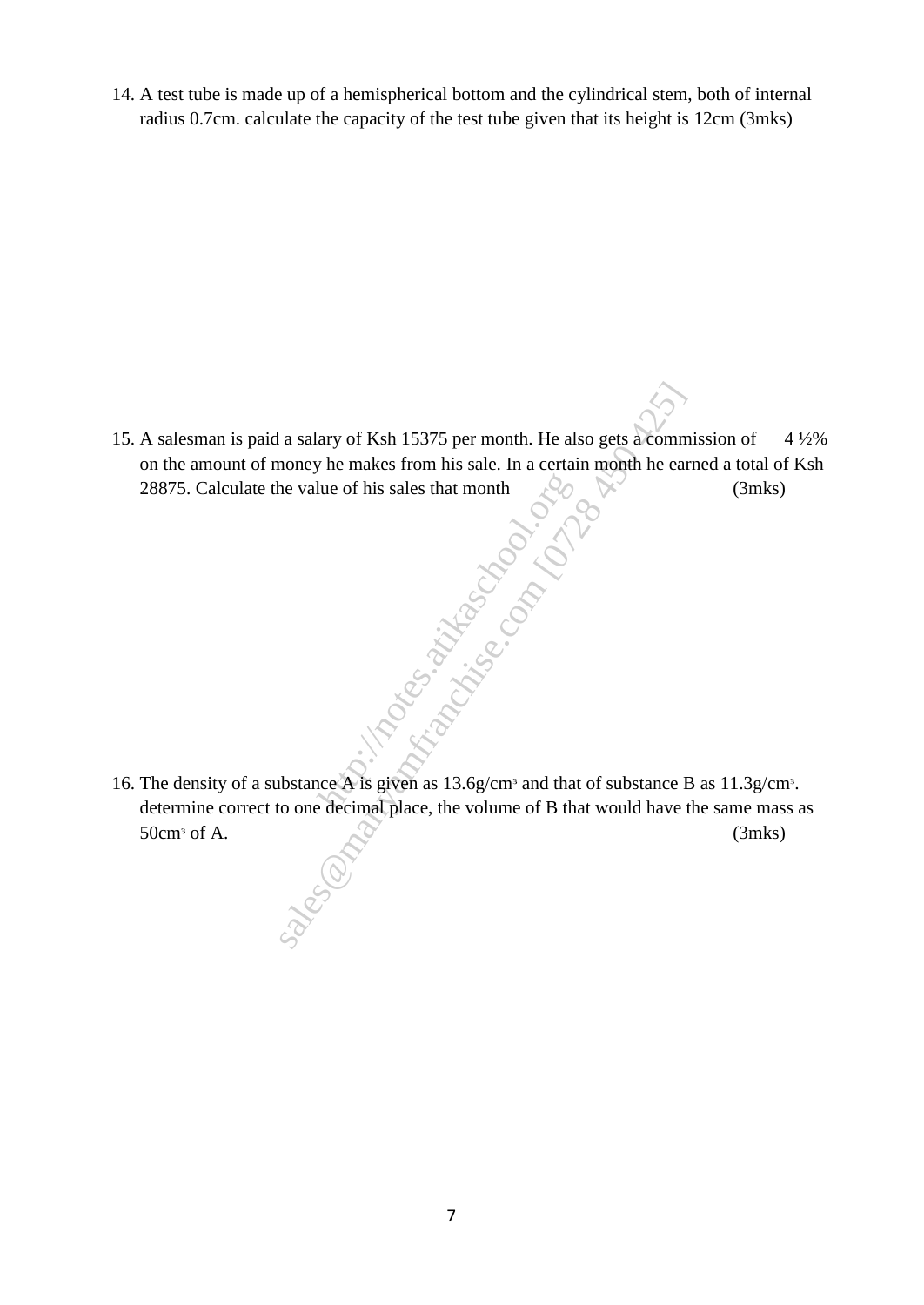### **SECTION 2 (50MKS) Choose any 5 questions.**

- 17. Two friends Ali and Hassan live 40km apart. One day Ali left his house at 9.00Am and cycled towards Hassan's house at an average speed of 15km/hr. Hassan left his house at 10.30Am on the same day and cycled towards Ali at average speed of 25km/hr.
	- a. Determine:
		- (i) the distance from Ali's house where the 2 friends met (4mks)

- (ii) the time they met (2mks)
- (iii) how far Ali was from Hassan's house where they met. (2mks) . Maple Construction sicological Riberton
- b. The two friends took 10minutes at meeting point and then cycled to Hassan's house at an average speed of 12km/hr. Find the time they arrived at Hassan's house. (2mks)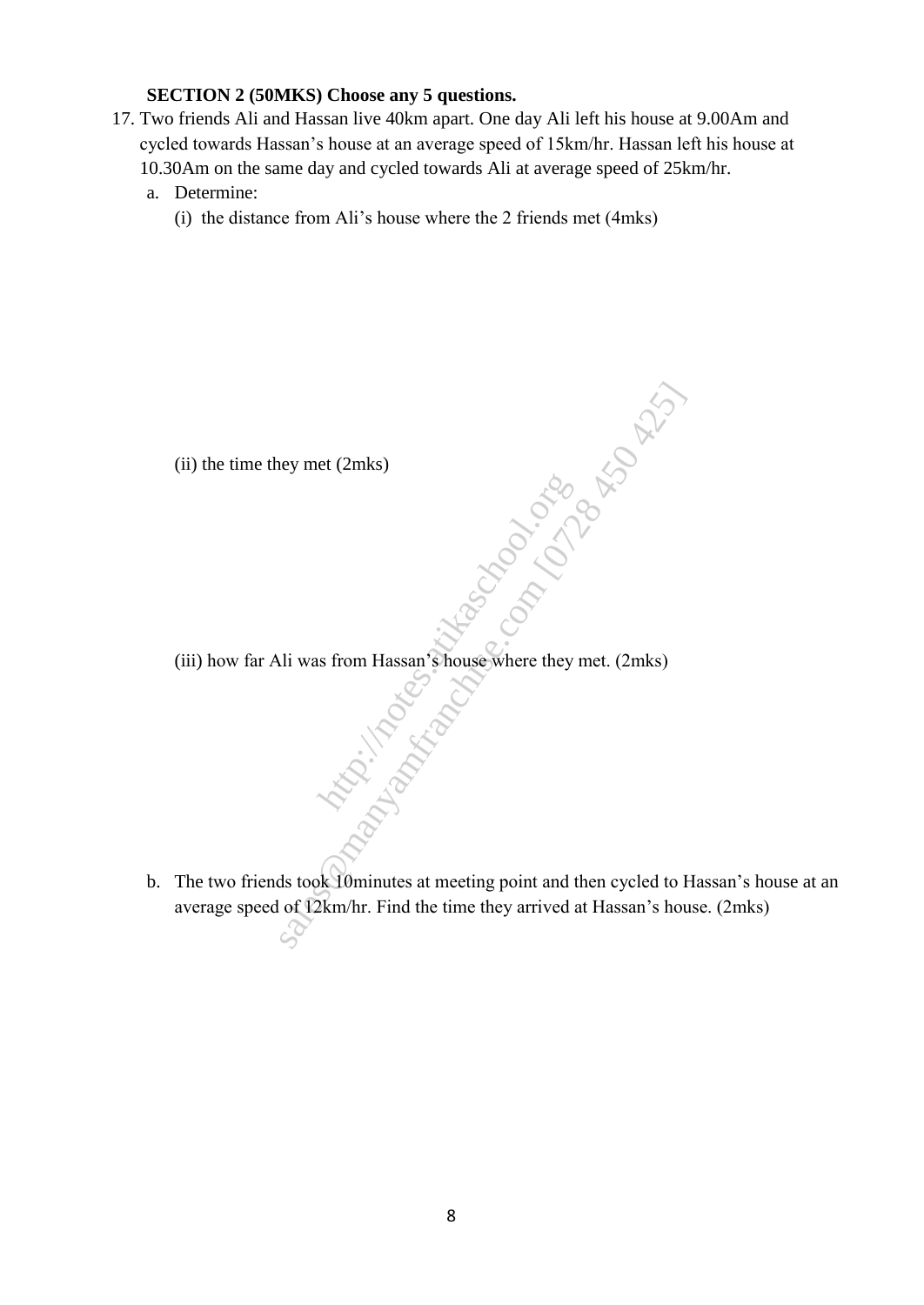- 18. ABCD is a quadrilateral with vertices A(3,1) B(2,4) C(4,3) D(5,1). (1mk)
	- a. Draw the image A'B'C'D' image of ABCD under the transformation matrix  $M\begin{bmatrix} 0 & -1 \\ 1 & 0 \end{bmatrix}$  $\begin{bmatrix} 1 & 0 \\ 1 & 0 \end{bmatrix}$  and write down the co-ordinates (3mks)
	- b. A transformation represented by  $\begin{bmatrix} 1 & 0 \\ 0 & 1 \end{bmatrix}$  $\frac{1}{0}$  maps A'B'C'D' onto A''B''C''D'' determine the co-ordinates of the image and draw A"B"C"D" (3mks) http://notes.atikaschool.org **sales Cristian Riverside**
	- c. Determine the single matrix of transformation which maps ABCD onto A"B"C"D" and describe the transformation (3mks)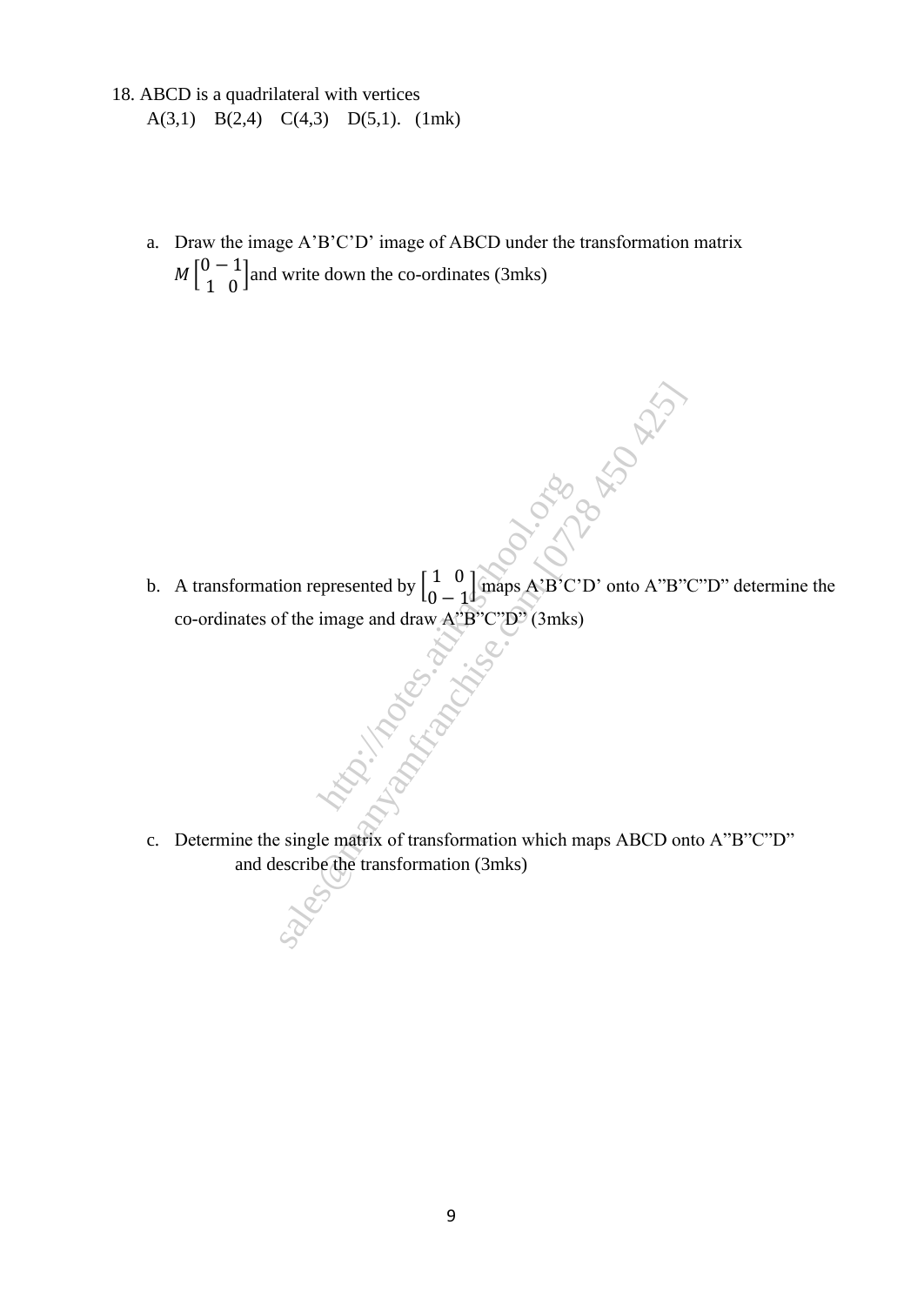19. In the figure below, P,Q, R and S are points on the circle. Line USTV is a tangent to the circle at S,  $\langle RST = 50^{\circ}$  and  $\langle RTV = 150^{\circ}$ . PRT and USTV are straight lines.



ii) The radius of the circle. (3 marks)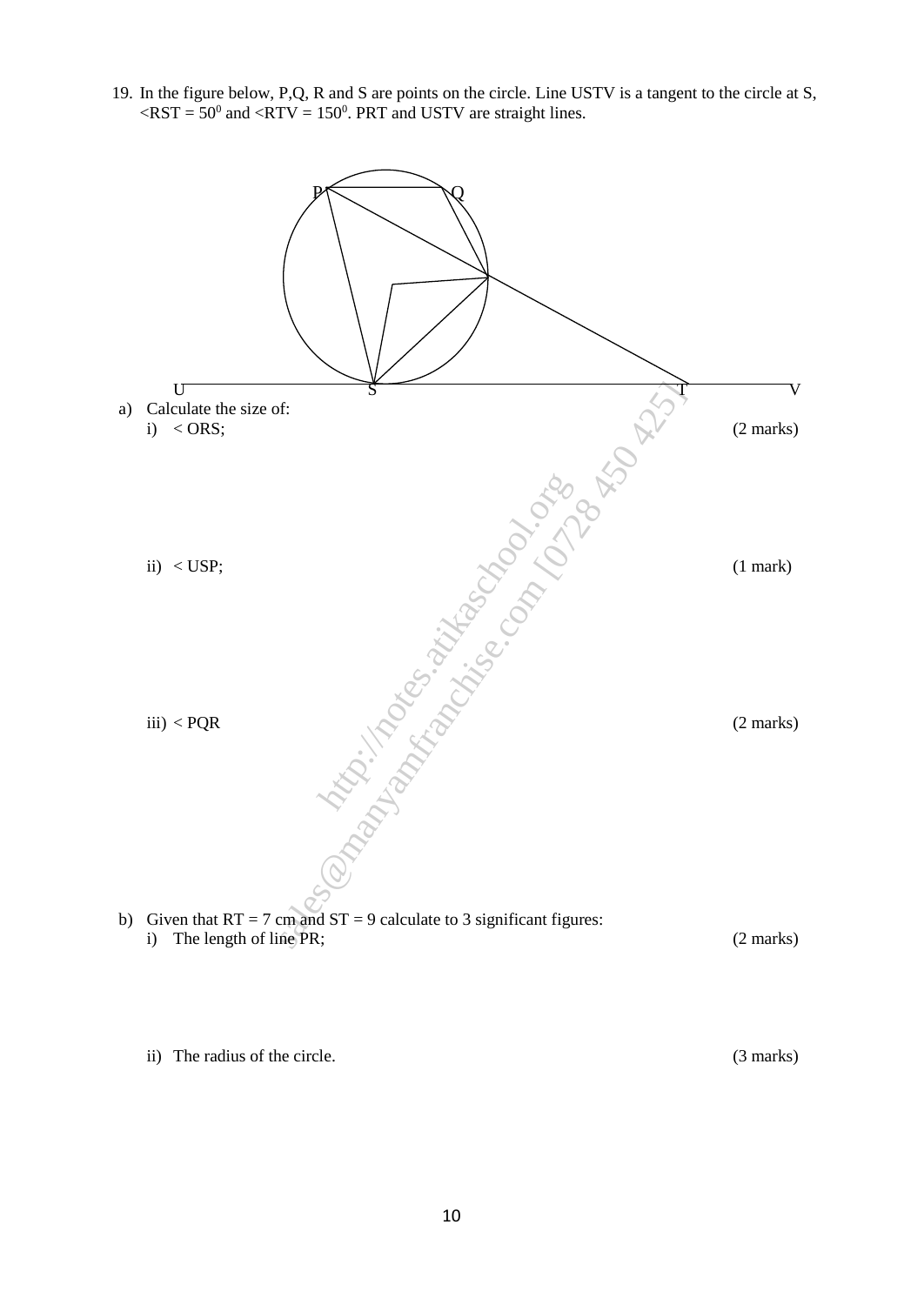- 20. A retailer planned to buy X bags of Pakistan rice for a total cost of Ksh 16200. The supplier agreed to offer a discount of Ksh 60 per bag. The retailer was then able to get three extra bags for the same amount of money.
	- a. Write an expression in terms of X for the: (i) original price per bag (1mk)
		- (ii) price of each bag after the discount (1mk)
	- b. Form an equation in X and hence determine the number of bags the retailer bought. (5mk) stion in X and hence determine the number of bags there  $\frac{1}{2}$ <br>sales com  $\frac{1}{2}$ <br>discount offered to the relation as a percentage. (3mks)
	- c. Calculate the discount offered to the retailer as a percentage. (3mks) http://notes.atikaschool.org/notes.atikaschool.org/notes.atikaschool.org/notes.atikaschool.org/notes.atikaschool.org/notes.atikaschool.org/notes.atikaschool.org/notes.atikaschool.org/notes.atikaschool.org/notes.atikaschool
- 21. The container of a petrol tanker is cylindrical with its axis horizontal. Its internal length is 7m and its internal diameter is 2.1m. The figure shows the vertical section of the container when the depth of the petrol is 0.525m, AB being the horizontal level of petrol. Calculate:

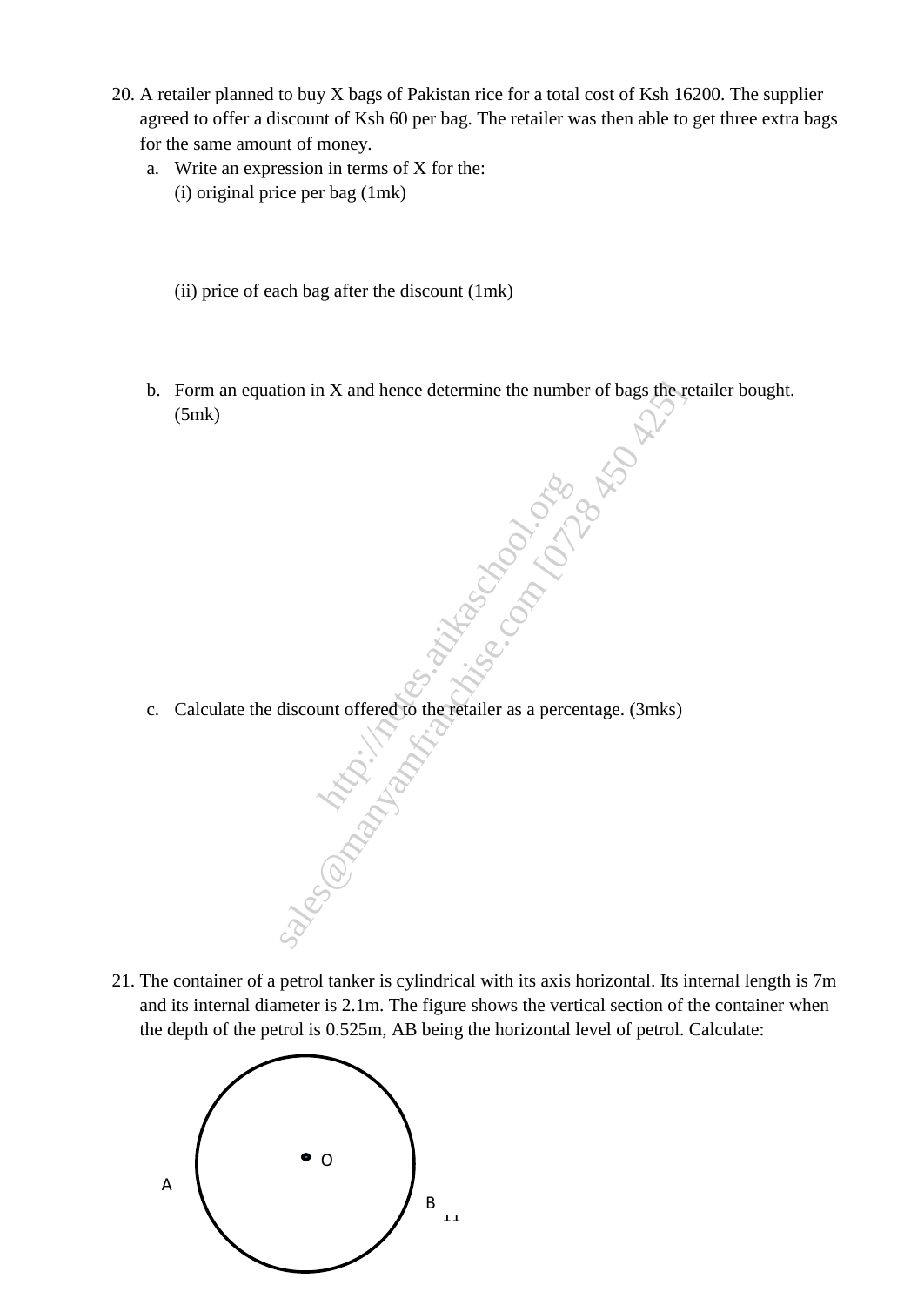0.525M\n
$$
0.525M
$$

a. <AOB where O is the centre of the circular section. (3mks)

b. The area of the sector AOB (2mks)

- c. The shaded area (3mks)
- d. The mass of the petrol in the tanker given that cubic metre of petrol has a mass of 700kg. (2mks) mks)<br>
mks)<br>
trol in the tanker given that cubic m e sector AOB (2mks)<br>ea (3mks)<br>ea (3mks)<br>ea (3mks)<br>ea (3mks)<br>ea (3mks)<br>ea (3mks)<br>ea (3mks)<br>ea (3mks)<br>ea (3mks)<br>ea (3mks)<br>ea (3mks)<br>ea (3mks)<br>ea (3mks)<br>ea (3mks)<br>ea (3mks)<br>ea (3mks)<br>ea (3mks)<br>ea (3mks)<br>ea (3mks)<br>ea (3mks)<br>e
- 22. (a) a straight line L1 whose equation is  $3y-2x = -2$  meets the X-axis at **R**. determine the coordinates of **R** (2mks)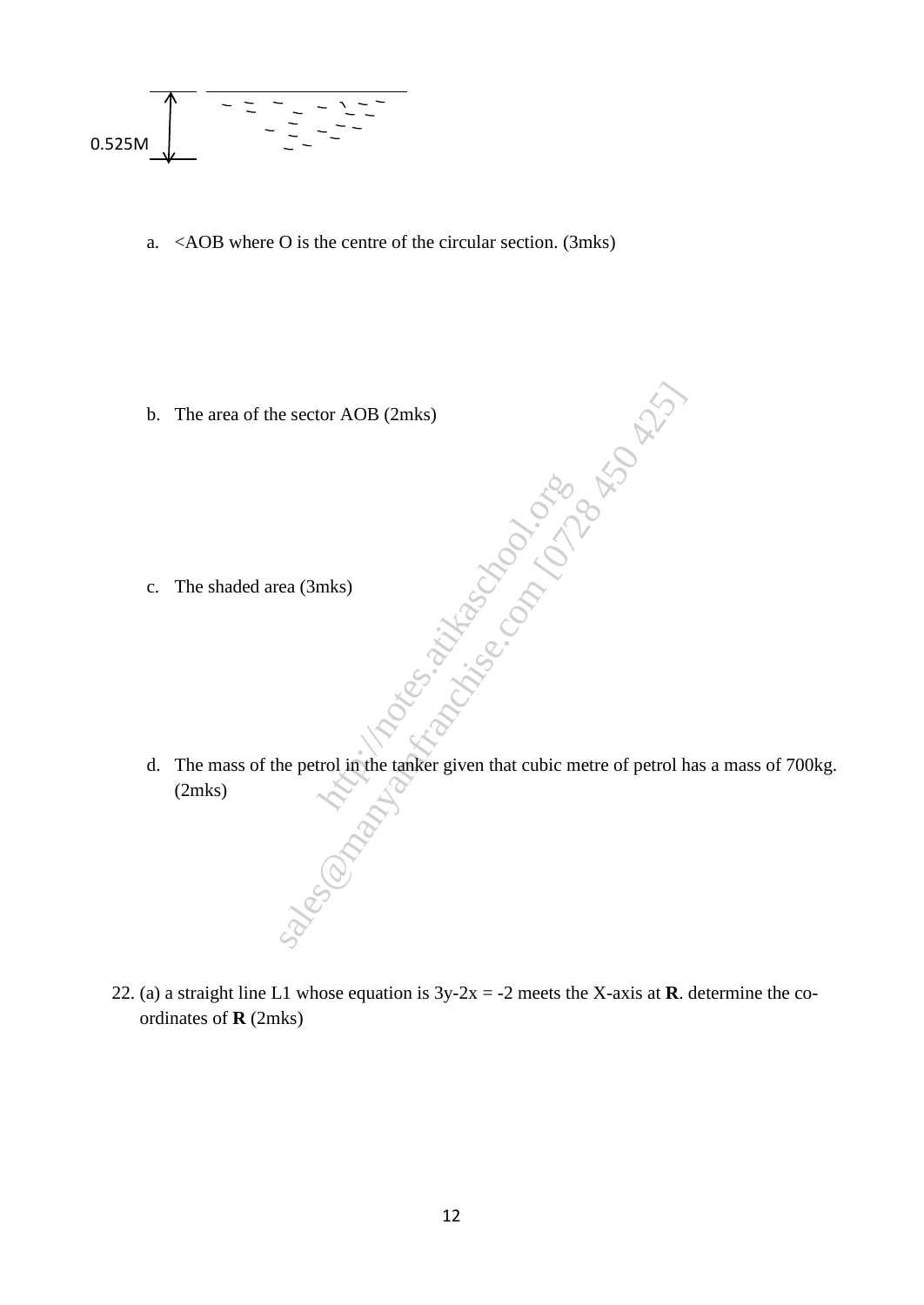(b) a second line L2 is perpendicular to L1 at **R**. find the equation of L2 in the form  $y=mx+c$ where m, and c are constants (3mks)

(c) a third line L3 passes through (-4,1) and is parallel to L1. Find: the equation of L3 in the form  $y=mx+c$  where m and c are constants (2mks)

(d) the co-ordinates of point **S** at which L3 intersects L2 (3mks)

23. In the figure below  $AC=12cm$ ,  $AD=15cm$  and B is the point on  $AC.**BAD=<**ADB=30<sup>o</sup>$ 



a, the length of CD (3mks)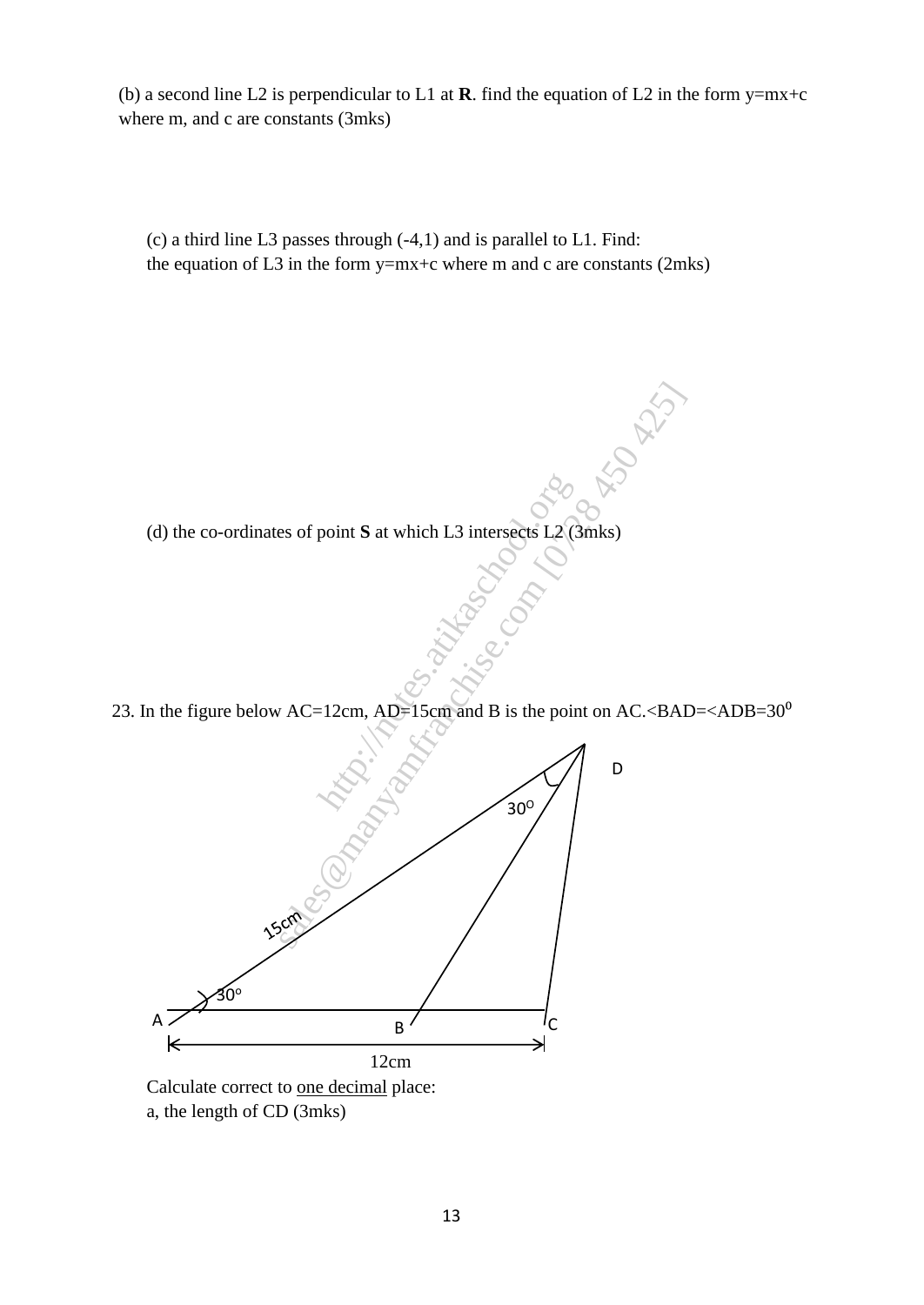b, the length of AB (3mks)

c, the size of <BDC (2mks)

|  | 24. The table below shows income tax rates for a certain year. |  |  |  |  |  |  |  |  |  |
|--|----------------------------------------------------------------|--|--|--|--|--|--|--|--|--|
|--|----------------------------------------------------------------|--|--|--|--|--|--|--|--|--|

| d, the area of the triangle BCD (2mks)         |                                                                           |
|------------------------------------------------|---------------------------------------------------------------------------|
|                                                |                                                                           |
|                                                | <b>Fanconico</b>                                                          |
|                                                |                                                                           |
|                                                |                                                                           |
|                                                |                                                                           |
|                                                | . The table below shows income tax rates for a certain year.              |
|                                                |                                                                           |
| Monthly income in Ksh                          | Tax rate in each shilling                                                 |
| 10164<br>$0-$                                  | 10%                                                                       |
| 10165-19740                                    | 15%                                                                       |
| 19741-29316                                    | 20%                                                                       |
| 29317-38892                                    | 25%                                                                       |
| Over 388892                                    | 30%                                                                       |
|                                                | A tax relief of Ksh 1162 per month was allowed in a certain month of that |
| taxable income in the fifth band was Ksh 2108. |                                                                           |
| a) Calculate                                   |                                                                           |
| i.                                             | The employee total taxable income in that month. 2MKS                     |
|                                                |                                                                           |
|                                                |                                                                           |

A tax relief of Ksh 1162 per month was allowed.in a certain month of that year, an employee taxable income in the fifth band was Ksh 2108.

ii. The tax payable by the employee in that month. 5MKS